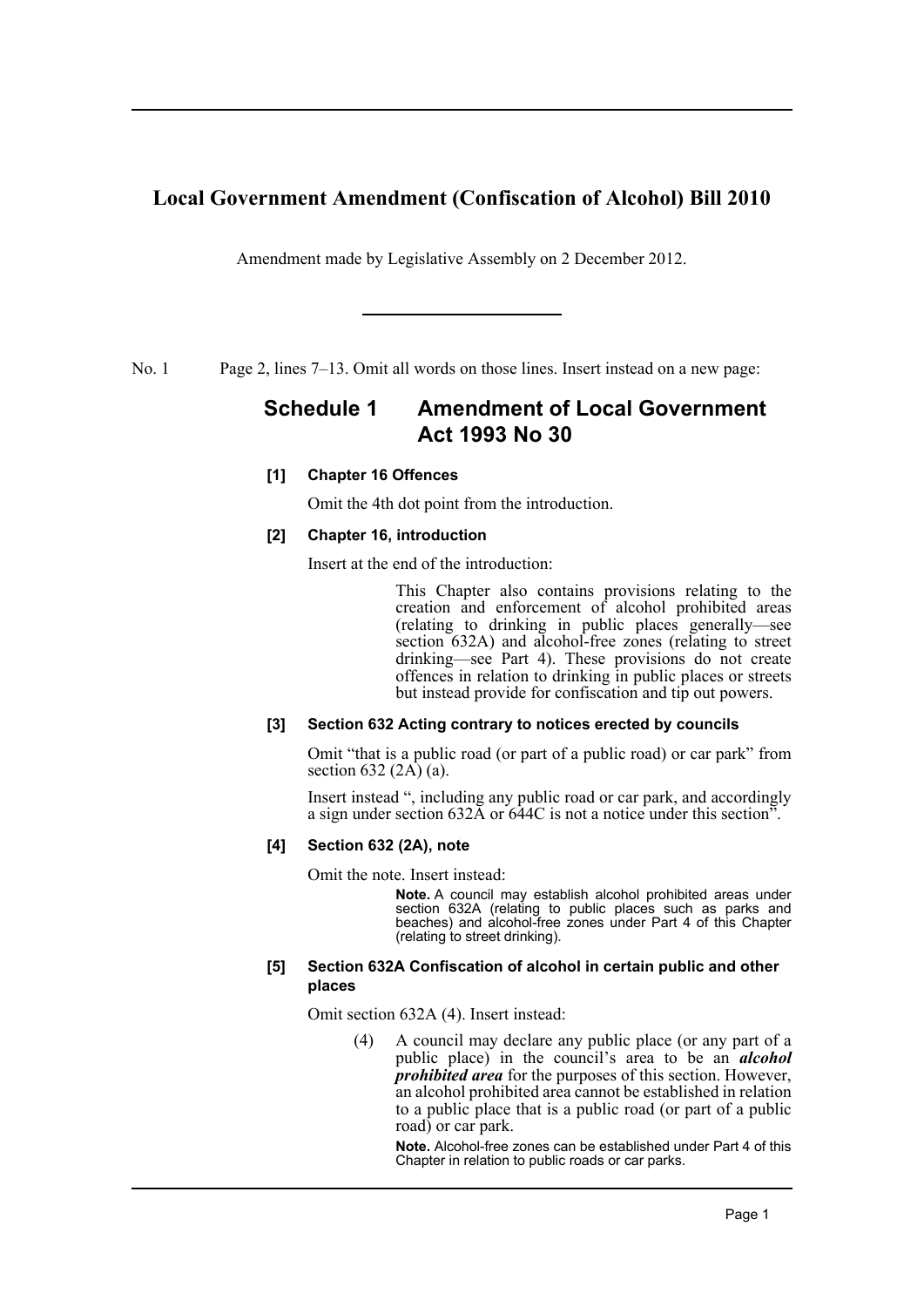- (5) For the purposes of subsection (4), a *public place* includes any land comprising open space on public housing land. However, an alcohol prohibited area can only be established in relation to any such land if:
	- (a) the open space is adjacent to an existing alcohol prohibited area (other than an alcohol prohibited area situated on public housing land) or alcohol-free zone, and
	- (b) the open space is a common area (other than a common area within the curtilage of any building) that is available to the public housing tenants, and
	- (c) people can readily gain access to the open space from the adjacent alcohol prohibited area or alcohol-free zone, and
	- (d) the New South Wales Land and Housing Corporation has approved of the open space being established as an alcohol prohibited area.
- (6) An alcohol prohibited area operates, in accordance with the terms of the declaration establishing the area, during such times or events as are specified in the declaration.
- (7) An alcohol prohibited area operates only so long as there are erected at the outer limits of the area, and at suitable intervals within the area, conspicuous signs:
	- (a) stating that the drinking of alcohol is prohibited in the area, and
	- (b) specifying the times or events, as specified in the declaration by which the area was established, during which it is to operate.
- (8) An alcohol prohibited area cannot be established without the approval of the Local Area Commander of Police for the area in which the proposed alcohol prohibited area is situated.
- (9) If a council is required by the guidelines in force under section 646 to provide the Anti-Discrimination Board with a copy of the council's proposal to establish an alcohol-free zone, the council cannot establish an alcohol prohibited area unless the council has complied with the consultation requirements set out in those guidelines.
- (10) For the purposes of subsection (9), the guidelines in force under section 646 apply, with such modifications as are necessary, in relation to a proposed alcohol prohibited area in the same way as they apply in relation to a proposed alcohol-free zone.
- (11) An alcohol prohibited area is taken to have been established for the public place to which an existing alcohol prohibition notice applies. An *existing alcohol prohibition notice* is a notice erected under section 632, and in force immediately before the commencement of the *Local Government Amendment (Confiscation of Alcohol) Act 2010*, prohibiting the drinking of alcohol in a public place.
- (12) In this section: